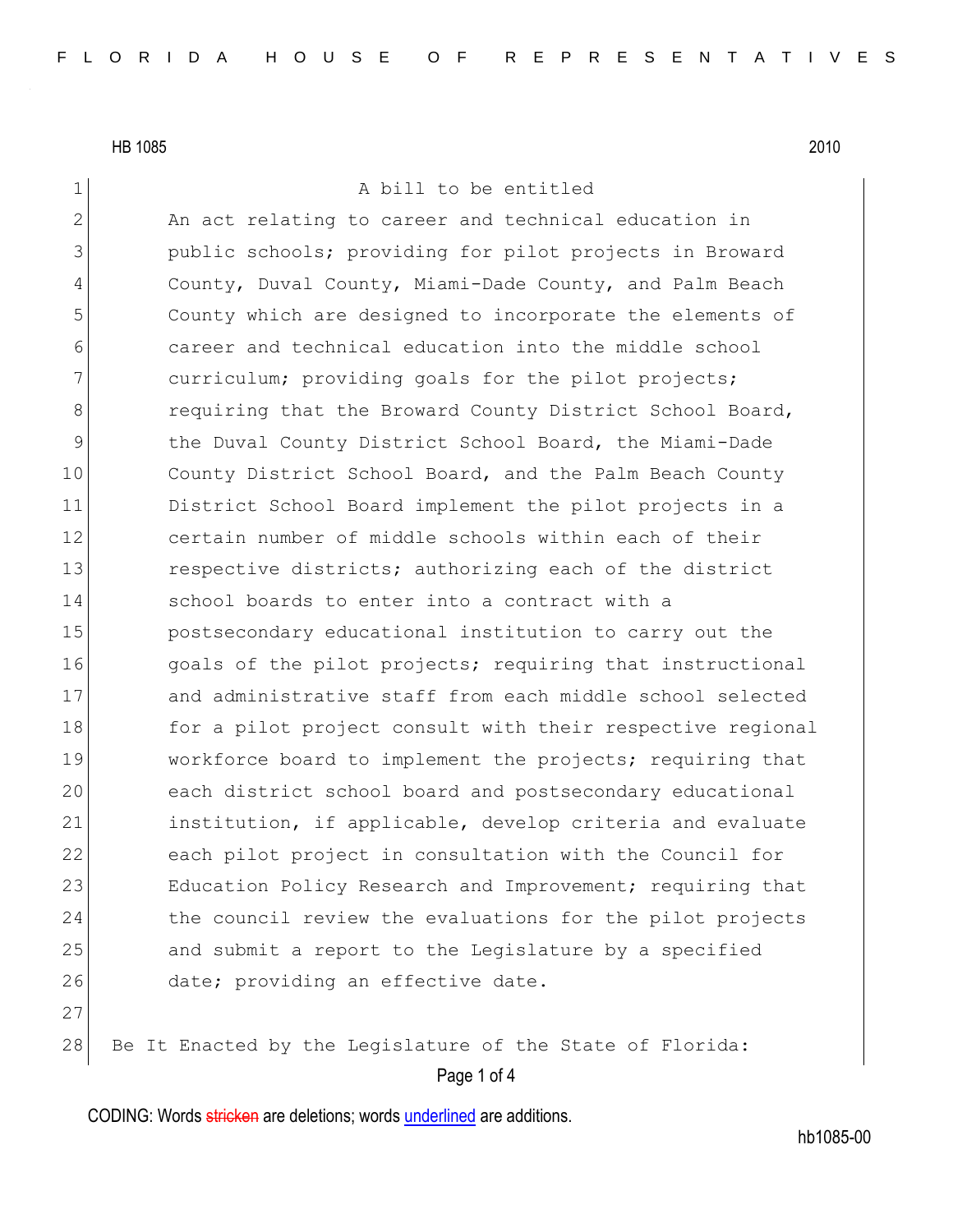| 29 |                                                                  |  |  |  |  |  |  |  |  |
|----|------------------------------------------------------------------|--|--|--|--|--|--|--|--|
| 30 | Section 1. (1) The purpose of this section is to                 |  |  |  |  |  |  |  |  |
| 31 | authorize the Broward County District School Board, the Duval    |  |  |  |  |  |  |  |  |
| 32 | County District School Board, the Miami-Dade County District     |  |  |  |  |  |  |  |  |
| 33 | School Board, and the Palm Beach County District School Board to |  |  |  |  |  |  |  |  |
| 34 | implement pilot projects that more clearly and systematically    |  |  |  |  |  |  |  |  |
| 35 | incorporate the elements of career and technical education into  |  |  |  |  |  |  |  |  |
| 36 | the middle school curriculum in order to achieve the following   |  |  |  |  |  |  |  |  |
| 37 | goals:                                                           |  |  |  |  |  |  |  |  |
| 38 | (a) Exploring with middle school students how they can           |  |  |  |  |  |  |  |  |
| 39 | successfully live and work in a culturally diverse world.        |  |  |  |  |  |  |  |  |
| 40 | (b) Helping middle school students recognize their               |  |  |  |  |  |  |  |  |
| 41 | interests, aptitudes, and abilities, and understand adult roles  |  |  |  |  |  |  |  |  |
| 42 | in the world of work.                                            |  |  |  |  |  |  |  |  |
| 43 | (c) Helping middle school students understand the broad          |  |  |  |  |  |  |  |  |
| 44 | scope of work and career possibilities available currently and   |  |  |  |  |  |  |  |  |
| 45 | in the future.                                                   |  |  |  |  |  |  |  |  |
| 46 | (d)<br>Helping middle school students to broaden their           |  |  |  |  |  |  |  |  |
| 47 | aspirations beyond the stereotypes of gender, socioeconomic      |  |  |  |  |  |  |  |  |
| 48 | status, and ethnicity.                                           |  |  |  |  |  |  |  |  |
| 49 | Integrating career and technical education into the<br>(e)       |  |  |  |  |  |  |  |  |
| 50 | general middle school academic curriculum in order to promote    |  |  |  |  |  |  |  |  |
| 51 | intellectual development and the acquisition of higher-level     |  |  |  |  |  |  |  |  |
| 52 | thinking and problem-solving skills.                             |  |  |  |  |  |  |  |  |
| 53 | Assisting with middle school students' development of<br>(f)     |  |  |  |  |  |  |  |  |
| 54 | social skills, personal values, and self-esteem.                 |  |  |  |  |  |  |  |  |
| 55 | Working with the families of middle school students to<br>(၂)    |  |  |  |  |  |  |  |  |
| 56 | support their children's career aspirations.                     |  |  |  |  |  |  |  |  |

## Page 2 of 4

CODING: Words stricken are deletions; words underlined are additions.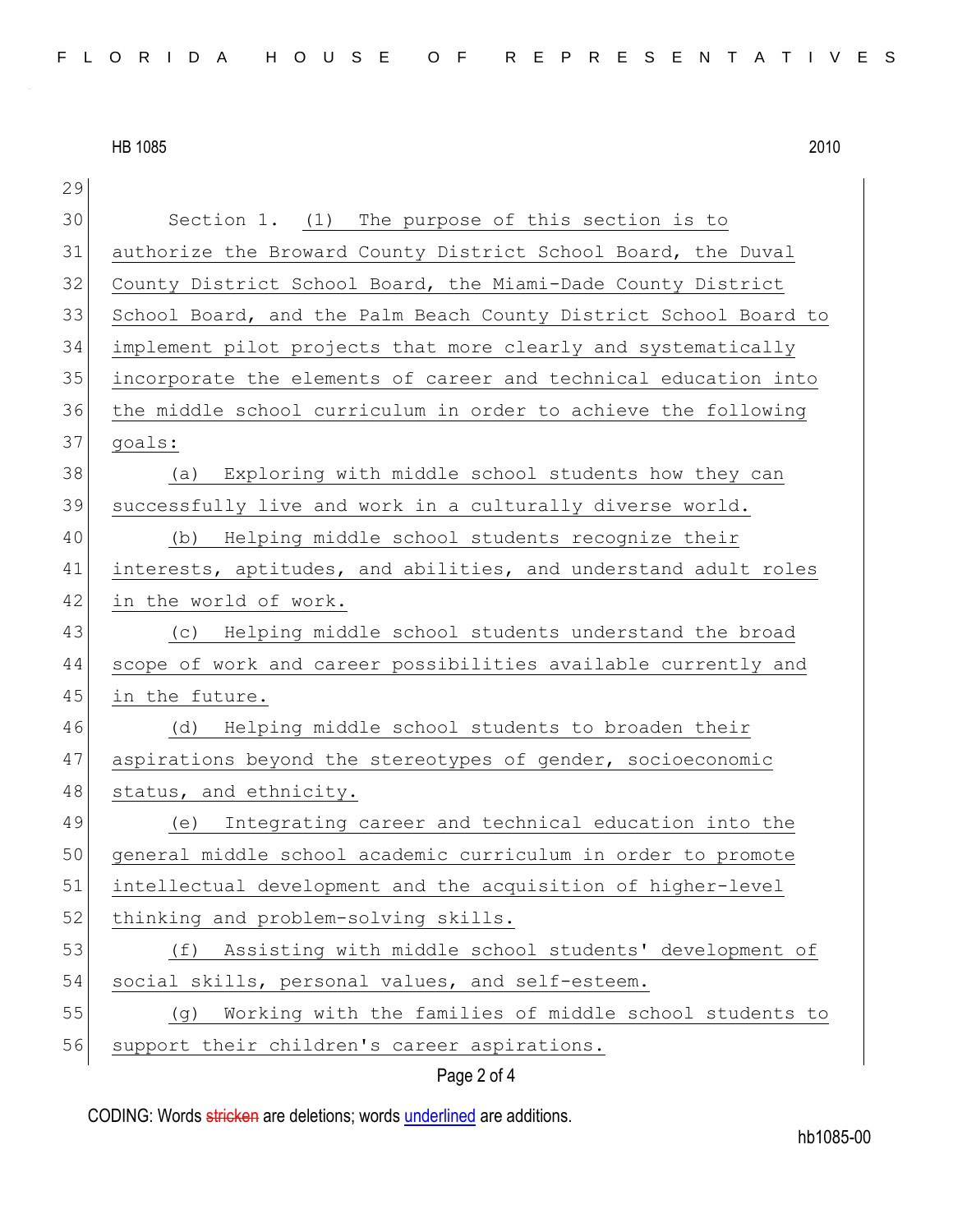Page 3 of 4 57 (2) Beginning in the 2010-2011 school year, the Broward 58 County District School Board, the Duval County District School 59 Board, the Miami-Dade County District School Board, and the Palm 60 Beach County District School Board shall implement pilot 61 projects in at least two but no more than four middle schools in 62 each of their respective school districts. The district school 63 boards may enter into a contract with a postsecondary 64 educational institution to carry out the goals of the pilot 65 projects. The middle schools that are selected to participate in 66 the pilot projects shall be representative of both high and low 67 scoring schools as measured by the Florida Comprehensive 68 Assessment Test. All students who are enrolled in each of the 69 middle schools may participate in the pilot projects. 70 (3) Instructional and administrative staff from each 71 middle school selected for participation in the pilot project 72 shall consult with their respective regional workforce board, as 73 provided in s. 445.007, Florida Statutes, to develop and 74 implement each pilot project. The regional workforce board shall 75 | provide technical assistance and resources to the middle schools 76 in order to achieve the goals provided in subsection (1). 77 (4) Each district school board and postsecondary 78 educational institution, if applicable, shall develop criteria 79 for evaluating each pilot project in consultation with the 80 Council for Education Policy Research and Improvement, created 81 in s. 1000.01, Florida Statutes. 82 (5) The council shall review each evaluation and submit a 83 report to the President of the Senate and the Speaker of the 84 House of Representatives by January 1, 2012, regarding the

CODING: Words stricken are deletions; words underlined are additions.